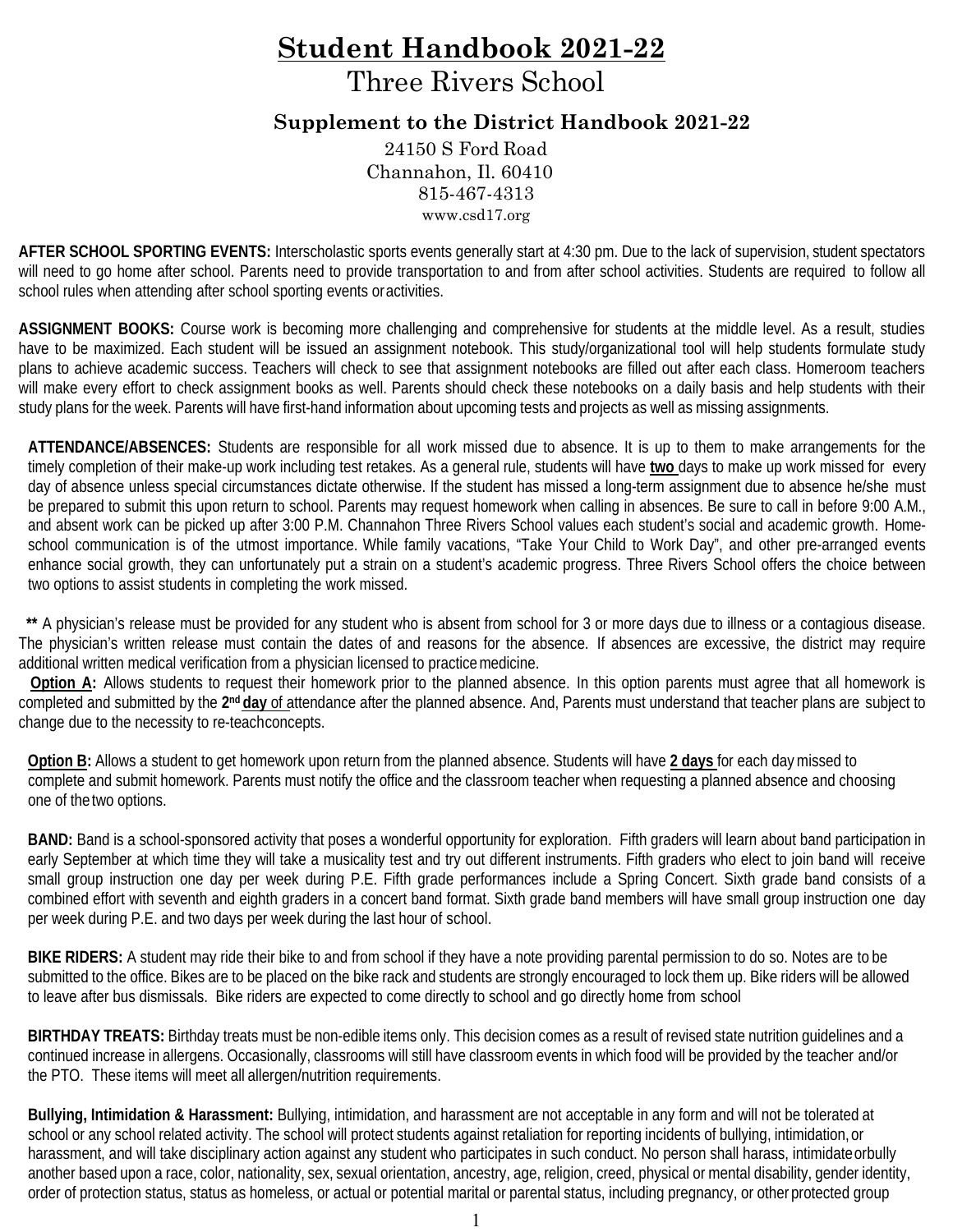status. The school and district will not tolerate harassing, intimidating conduct, or bullying whether verbal, physical, or visual, that affects the tangible benefits of education, that unreasonably interferes with a student's educational performance, or that creates an intimidating, hostile, or offensive educational environment. Examples of prohibited conduct include name-calling, using derogatory slurs, causing psychological harm, threatening or causing physical harm, or wearing or possessing items depicting or implying hatred or prejudice of one of the characteristics stated above. Examples of sexual harassment include touching, crude jokes or pictures, discussions of sexual experiences, teasing related to sexual characteristics, and spreading rumors related to a person's alleged sexual activities. Students who believe they are victims of bullying, intimidation or harassment or have witnessed such activities are encouraged to discuss the matter with the student nondiscrimination coordinator, building administrator or a complaint manager. Students may choose to report to a person of the student's same sex. Complaints will be kept confidential to the extent possible given the need to investigate. Students who make good faith complaints will not be disciplined. Any student who is determined, after an investigation, to have engaged in bullying, intimidation or harassment will be subject to disciplinary consequences as provided in this handbook, including but not limited to, suspension and expulsion consistent with the school and district's discipline policy. Parents of students who have engaged in the above behavior will be notified. Any student making a knowingly false accusation regarding harassment may also be subject to disciplinary consequences. (School Board Policies 7:180, 7:20, 7:190)

**BUS RULES:** Bus safety is of the utmost importance and bus rules will be strictly enforced. Discipline for bus problems is at the discretion of the principal. It may include removal from the bus for up to **10** school days, or permanent removal from the bus may occur. Serious misbehavior on the bus may also result in suspension and an expulsion from school.

#### *The Bus Safety Rules are as follows:*

- 1. Remain seated, facing the front with feet on the floor at all times.
- 2. Keep the bus clean. No food or drinks allowed.
- 3. Keep your hands, head, and belongings inside the bus. The window may be opened to the indicator line only.
- 4. Do not distract the driver by throwing things or talking loudly.
- 5. Vandalism to the bus is strictly prohibited.
- 6. Always walk in front of the bus when exiting.
- 7. All school rules apply to the bus stops.
- 8. No one is allowed to cross the yellow safety stripe on the sidewalk at school until the bus driver gives the all-clear signal.

**CAR RIDERS DROP OFF AND PICK-UP:** Parents needing to pick up their child from school before the regular dismissal need to report to the office and sign them out. Parking in front of the school is acceptable for this purpose if pick up is before 2:15 p.m. As the front entrance is a busloading zone, parking there is prohibited between 2:15 and 2:45 p.m. All car riders, except for those students being dismissed early, should be picked up at the gym entrance behind the school. Students who are car riders need to submit a note to the office indicating parental permission. Parents who drop their students off before school should do so in the back of the school. This will eliminate a traffic conflict with our busses. The back car rider door will open at 7:45 and will be locked at 7:55 in the mornings.

Students arriving late to school should be dropped off in the front entrance of the school and report directly to the office for a pass to class

**CHOIR:** If possible a choir will be scheduled for fifth and sixth graders. Information will be provided during the school year with specific details.

**CLOSED CAMPUS:** Students may not leave the school grounds for any reason without prior permission. Students arriving to school via bus, bike, or walking are to come straight to school. Students being dismissed from school are expected to go straight home. Those students attending an after-school function are to remain on school grounds until the completion of the event or go straight home if they are leaving the activity.

**COMMUNICATION FROM SCHOOL TO HOME:** Every family will receive a newsletter, via E-mail on Thursdays. The Three Rivers School note is called *"News You Can Use".* This note will keep parents informed about what is happening here at school. It will include important dates, details about specific activities and student highlights. The Thursday note is also available on line at www.csd17.org.

**COMMUNICATION FROM HOME TO SCHOOL:** Parents are encouraged to contact specific staff members regarding any questions or concerns they may have. Good communication with our community is a school-wide goal. Your children are important to us so your concerns are our concerns.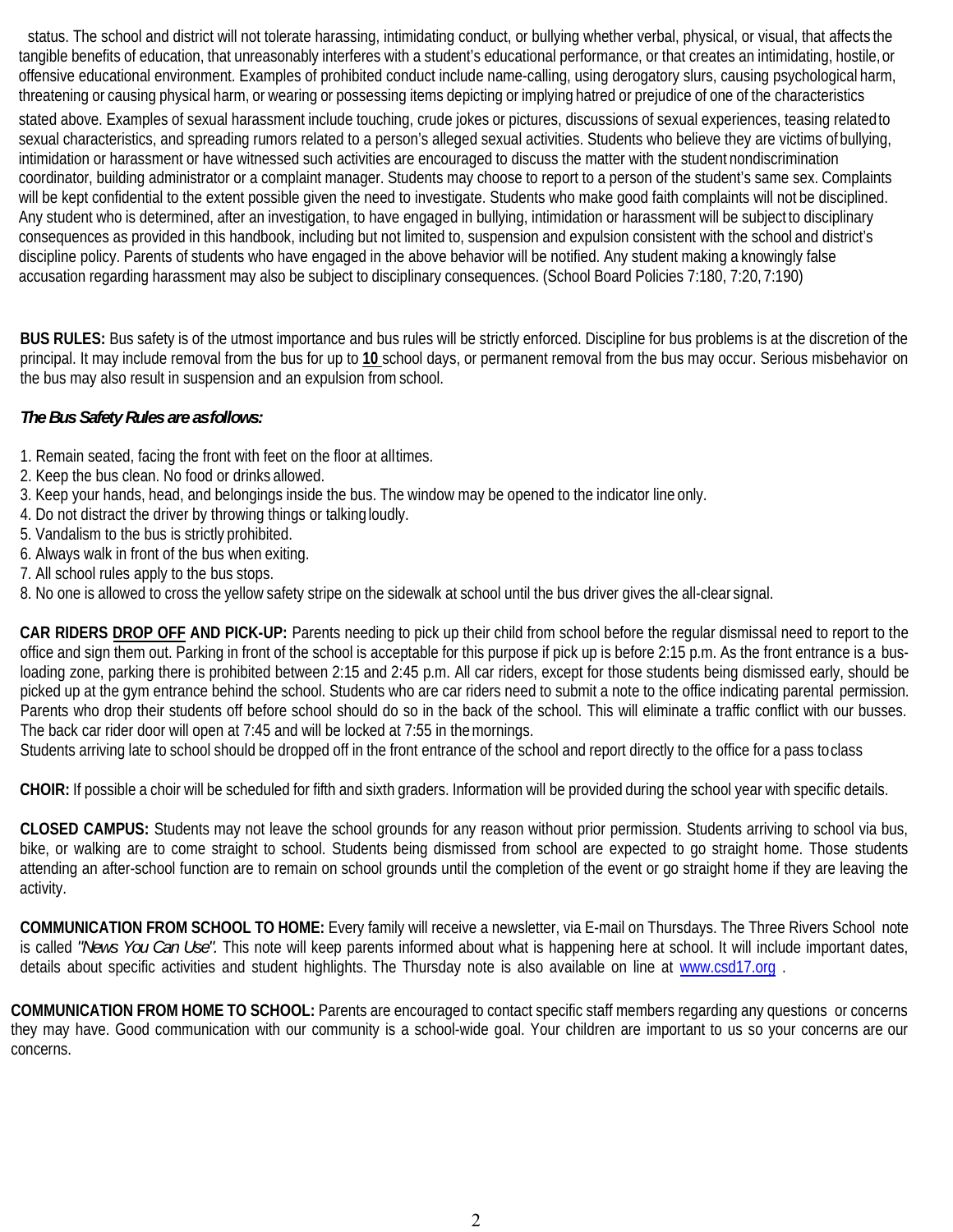**DISCIPLINARY PROCEDURES:** Obviously we will not be able to accomplish as much academically if students are not on task and misbehaving. We need the support of our parents if our school is to achieve that nurturing and caring climate discussed earlier. Our disciplinary process will attempt to be firm, fair, and consistent with a communication link between home and school established. Staff members will contact homes via phones, notes, E-mails and messages in assignment notebooks. Parents need to discuss disciplinary situations with their students and strongly encourage them to be in control at school. Self-control and self-discipline are lifetime skills that need to be learned now to insure success at later points in life. Each teacher will establish classroom rules complete with consequences and rewards. Call the respective teacher for clarification of the rules if necessary. Teachers and administration will utilize various disciplinary techniques that include, but are not limited, to the following:

- 1. Phone Calls Home
- 2. Lunch Detention
- 3. Meaningful Writing Assignments
- 4. Verbal Reprimand
- 5. Work Details
- 6. Library Pass privilege
- 7. Removal from Field Trip or Special Activity
- 8. Assigned Seats in Class/Lunchroom
- 9. Loss of passing period privilege
- 10. Removal from class
- 11. Being sent to the Principal's Office
- 12. After School Detention
- 13. In School Suspension
- 14. Out of School Suspension
- 15. Other appropriate forms of punishment

### **DETENTIONS:**

**Lunch Detention Policy** – Whenever possible, students will participate in lunch and daily recess. This time provides an important break in the day and is proven to contribute to social, emotional, physical and cognitive development. However, lunch detentions may be given when a student's behavior is a safety concern to self or other students. Any student who receives a fourth lunch detention will serve it as an after school detention. Lunch detentions will not be given for missing academic work therefore it is the student's responsibility to make up for any missing or incompletework.

**After School Detention -** Students who demonstrate inappropriate behavior may be required to serve an after-school detention if necessary. 5<sup>th</sup> and 6<sup>th</sup> grade after-school detentions may be served from 2:40 p.m. to 3:40 p.m. on Tuesdays. Any student receiving a detention will be exempt from participating in any previously planned extracurricular activities on the day the detention is to be served. Students who fail to serve a detention may be required to serve an additional detention

Students who accumulate three detentions per marking period at Channahon Junior High and Three Rivers School will be subject to further disciplinary consequences, including in-school suspension. During in-school, students are expected to complete all assignments given and utilize any additional time to read independently. Parents will be responsible for providing transportation from the after-school detention.

Disciplinary decisions will be based on individual infractions (case-by-case basis). The District will make every effort to provide preventative interventions to support all students. Whenever possible, school officials will consider forms of non-exclusionary discipline. However, out of school suspensions will be assigned when it is determined that a student's continuing presence in school is either:

- 1. A threat to the safety of students, staff, or members of the school community, or
- 2. A disruption to the operation of the school or other students' learning opportunities.

Students who serve an out of school suspension will participate in a re-engagement process, which will support the student's ability to be successful in school following the period of exclusionary discipline. The re-engagement process will include the opportunity to complete any required coursework, which will be worth equivalent academic credit.

Participants in extracurricular activities must abide by the conduct code for the activity and the student handbook (School Board Policy 7:190)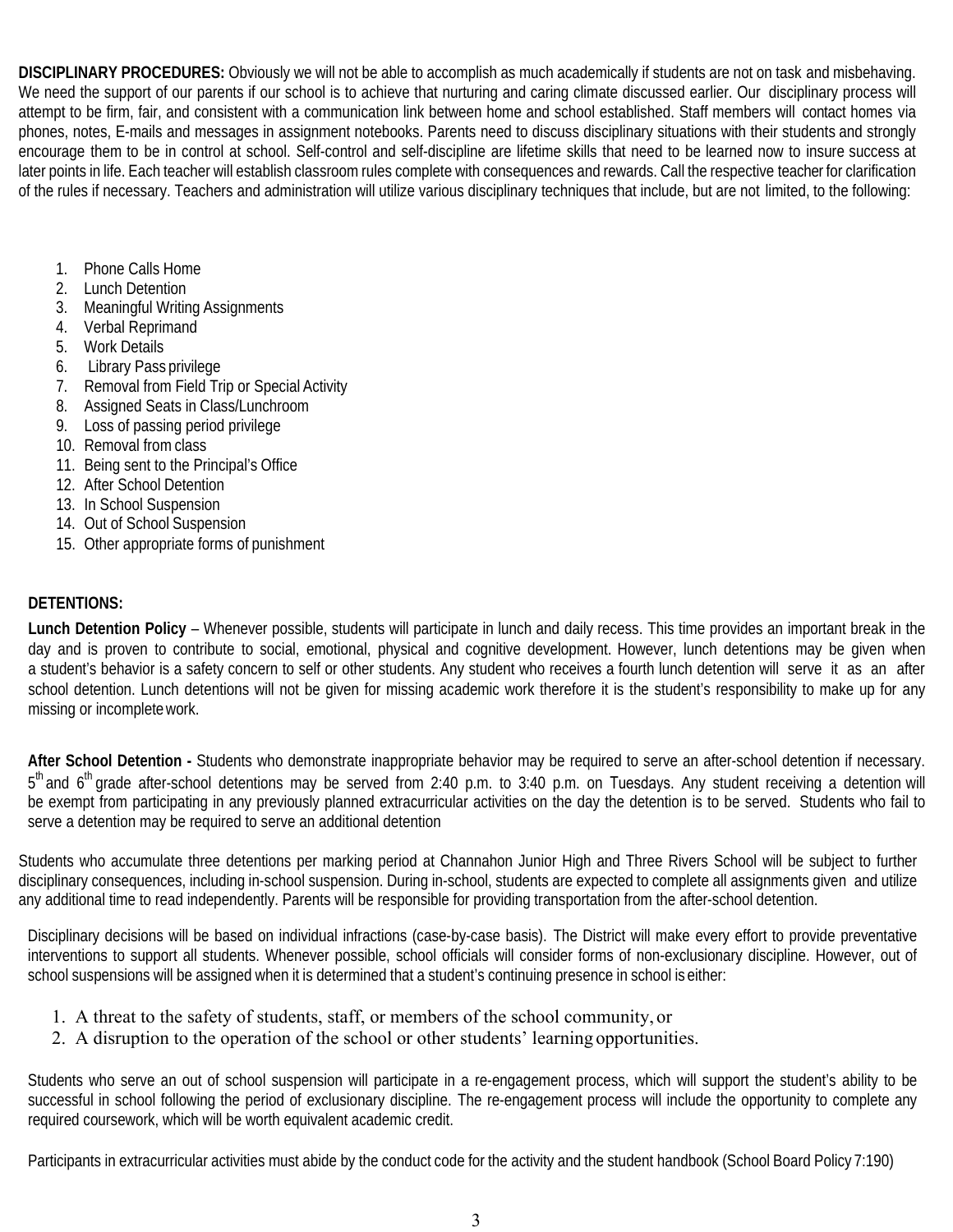**ARRIVAL AND DISMISSAL PROCEDURES:** Classes at Three Rivers School begin at 7:55 A.M. Buses will drop off students at the front entrance on Ford Road before school. Students should wait outside until 7:45 AM. After school dismissal will be scheduled in three shifts. The first dismissal will be at 2:32 P.M. and the second dismissal will be at 2:39 P.M. depending on which bus the students ride. Car riders will leave after the busses dismiss. Students walking or riding their bikes will be dismissed last when all vehicles are safely on their way. Car riders should be picked up behind Three Rivers School.

#### **Notification Regarding Student Accounts or Profiles on Social Networking Websites:**

State law requires the District to notify students and their parents/guardians that school officials may request or require a student or his or her parent/guardian to provide a password or other related account information to gain access to the student's account or profile on a social networking website. This request may be made only if there is reasonable cause to believe that the student's account contains evidence that he or she violated a school disciplinary rule or Boardpolicy.10

#### **COVID 19 INFORMATION:**

Daily Self-Certification During a state of emergency due to the COVID-19 pandemic and while the District remains in Phase 1, 2, 3 or 4, the District requires all students and visitors to undergo a daily health screen before entering any District Building. Prior to the start of the school year, all students must complete and submit the 2021-2022 CSD17 Student COVID-19 Self-Certification and Verification Form. This form certifies that all students will complete a daily screening at home and will not come to school if: 1.) they have a temperature greater than 100.4 degrees Fahrenheit/38 degrees Celsius; 2.) they have any known COVID-19 symptoms, or 3.) they have been in close contact with someone who has tested positive for COVID-19. The known COVID-19 symptoms are fever, cough, shortness of breath or difficulty breathing, chills, fatigue, muscle and body aches, headache, sore throat, new loss of taste or smell, congestion or runny nose, nausea, vomiting, or diarrhea. The student's temperature must be taken daily.

Face Coverings During a state of emergency due to the COVID-19 pandemic, the District requires students, parents, vendors, and any visitors of the District to wear face coverings as set forth in policy. Board Policy 4:182: Required Face Coverings for Students and Staff, covers this requirement in more detail. "Face coverings" shall mean cloth or mask that covers an individual's mouth and nose. The following exceptions and procedures apply for situations when face coverings cannot be worn. • Students who are not able to wear face masks due to medical reasons must have a physician's note justifying the medical reason to not wear a mask. • Those students who are unable to wear face coverings must wear face shields. • Students who are unable to remove face coverings without assistance may be exempted from wearing face coverings on a case-by-case basis. • Individuals under 2 years of age are not required to wear a face covering.

**DRESS GUIDELINES:** Students should be dressed in clothing appropriate for instruction at school.

Appropriate dress is defined as clothing that covers the torso from the shoulder to "mid-thigh' and is not revealing. Shoulders and midriff must be covered. Spaghetti strap/teddy and tank tops tops may not be worn without another shirt over it. Itis recommended that short sleeved shirts be worn so that shoulders are always covered. Clothing made of compression fitting spandex or similar material may not be worn unless other clothing is worn over it. Skirts with leggings are allowed. (Any other clothing deemed inappropriate for a school setting by the Teacher and/or the Building Administrator will be addressed on an individual basis).

Inappropriate dress is defined as immodest clothing which disrupts the learning environment. Student choice of clothing can disrupt the learning environment when it is representative or suggestive of violence, illegal acts, drug/alcohol/tobacco use, offensive/obscene gestures/pictures, gang affiliation or devil/cult worship. Clothing or accessories containing any of these items are strictly prohibited and will not be allowed. At social events, the dress code is strictly enforced. Students violating the dress code policy shall be subject to appropriate disciplinary action as per School Board Policy 7:160.

**FIELD TRIPS:** From time to time field trips and class activities will be scheduled. These are to be considered additional privileges. These will always be chaperoned affairs and permission slips will have to be submitted in advance of the function. As they are considered an extension of the school, all school guidelines and rules are in place. Students will be withdrawn from these events for disciplinary or academic reasons.

**FIFTH and SIXTH GRADE LEVEL STRUCTURE:** Fifth and Sixth grade students will be placed in self-contained homerooms that are heterogeneously grouped. Classroom teachers will provide daily instruction in the fundamental learning areas of reading, science, social studies, and language arts. All students will also receive 12 weeks of instruction in music, art, and computer education. Teachers may combine classes and team teach. This is an effective middle school approach.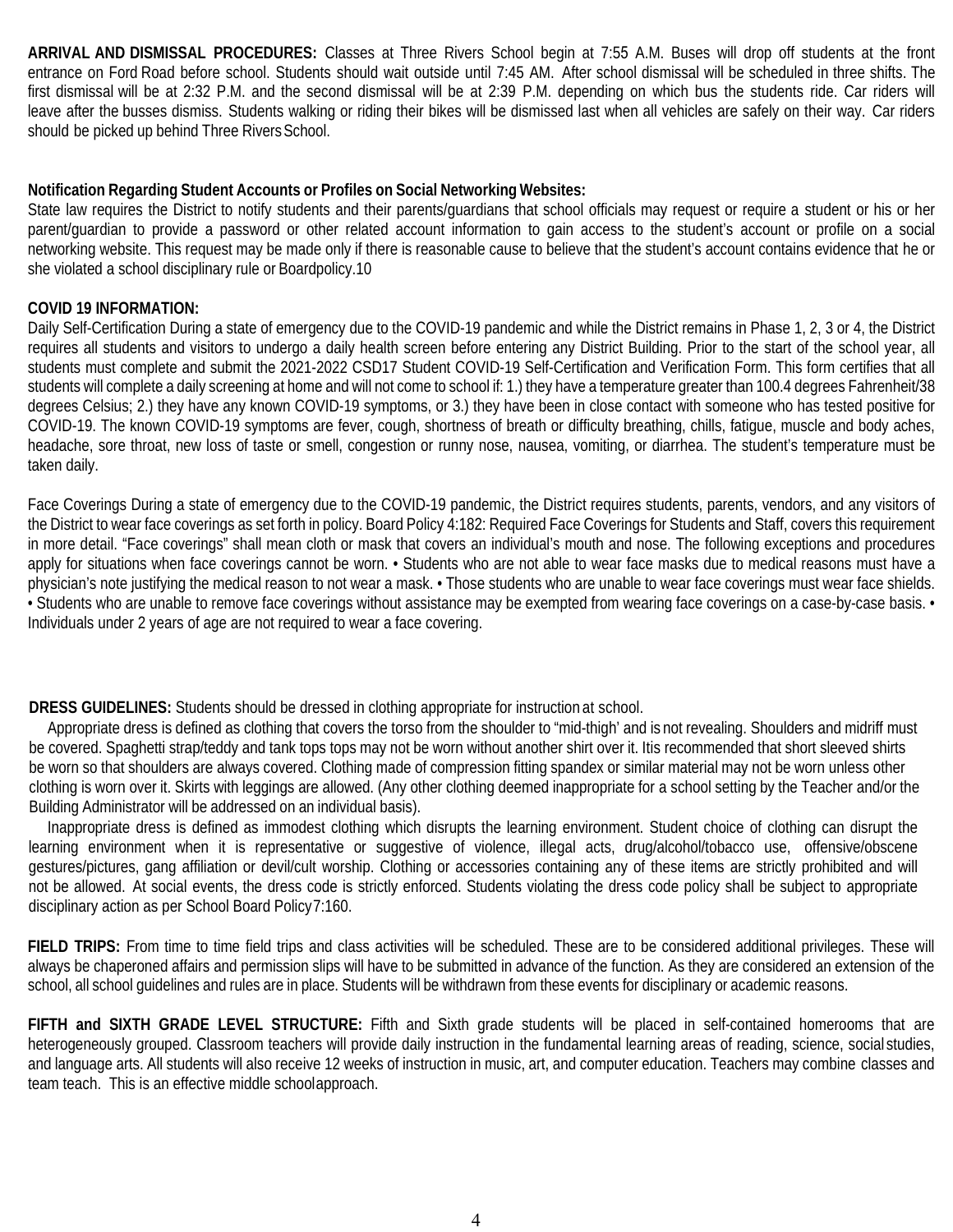**STUDY CLUB:** Study Club affords any fifth or sixth grader with an excellent opportunity to complete classroom assignments in a structured environment. The Study Club supervisor will be available to assist students with completion of homework assignments or test preparation. Study Club will meet after school on Tuesday and Thursday until 3:40 P.M. Parents are responsible for providing transportation home from Study Club for their child. Study Club will be made available on Wednesdays during the weeks of Monday holidays.

**HOMEWORK POLICY:** Research illustrates that students who do homework on a regular basis achieve more academically. We will attempt to limit homework to a one hour per night total for all classes; however, students may and should choose to put forth more effort on occasion, especially in preparation for tests. Productive use of class time is essential if students want to dramatically decrease the amount of homework for home. Completing assignments will also minimize the number of books a student has to take home. Students in good academic and behavioral standing will retain privileges to the library/computer lab during PAT (Preferred Activity Time). Pass privileges may be revoked for those students who do not demonstrate proficiency in all subject areas at both midterm and end of trimester grading periods.

**IN SCHOOL SUSPENSION:** In school suspension consists of spending the entire school day in isolation (either in a teacher's classroom or the office) and a writing assignment. Class work will be provided for the student and credit issued if completed satisfactorily. Students who have been suspended from school will not be allowed to attend after school activities such as dances, games, etc.

**LUNCH TIME:** Lunch will be served in two shifts of 30-minutes each. Students may bring their own lunch or purchase a lunch from school. The cost of a daily lunch including milk is \$2.60 and Sack Lunch milk will be .25 cents. A monthly menu is available on-line for children and parents to see what's cooking. If purchasing a school lunch, the debit card system will require parents to make a deposit into their child's account. Payment can be sent to school with your student any day of the week. Payment must accompany a **Lunch Debit Form** that can be picked up at the district office, school office, or from the cafeteria staff during school hours. Students who bring their own lunch should not bring glass containers as they have the potential for injury if they break. Students are allowed to sit wherever they choose in the cafeteria unless they have been issued an assigned seat for disciplinary reasons. Students are responsible for their own mess and will need to have their eating area clean before they are dismissed. On good weather days students will be allowed to go outdoors for recess. When the weather is bad, students will remain in the gym and participate on the gym floor as per the rotation. We are unable to accommodate an entire class on the floor at once and half of the group has to sit out for safety reasons. Playground and gym equipment will be issued at recess. Cooperation is a huge factor at recess and sharing is a must. No rough housing will be allowed due to the injury factor. Students should report to lunch prepared to either go outside or stay in, depending on the weather. Going back to classrooms to get coats will not be allowed.

**FOOD ALLERGY MANAGEMENT PROGRAM** (Policy 7:285): Identifies student with food allergies. Prevents exposure to known allergies. Provides response to allergic reactions with prompt recognition of symptoms and treatment. Provides education and training for all staff about the management of students with food allergies. This program is facilitated by the District's Wellness Committee.

LOCKERS: Each student will be assigned a hall locker to house their extra supplies and coats. Students are responsible for keeping their lockers neat and organized. Each locker has a three-digit combination. Students will want to keep their combination private in order to maintain a secure place for their belongings. Student lockers are considered school property and authorized staff will have access to lockers if a situation were to arise necessitating success.

**MID-TERM PROGRESS REPORTS:** At the mid-point of each trimester all students receive Progress Reports. The Progress Report needs to be taken home and signed by a parent. After viewing the Progress Report please sign and have your child return to his/her homeroom teacher by the date indicated. Students, who are failing or near failing, please contact that teacher with any questions or concerns. The teacher may recommend, Study Club, and/ or stronger communication via the assignment book. One of our primary goals is to foster good twoway communication between home and school with academic success as the end result.

**PARENT/TEACHER CONFERENCES:** Parent/teacher conferences give parents a chance to meet with their child's teachers face to face. These form the basis for a good two-way communication system. Parent/teacher conferences will be scheduled for after the first and prior to the third marking periods. Parents are urged to schedule a conference.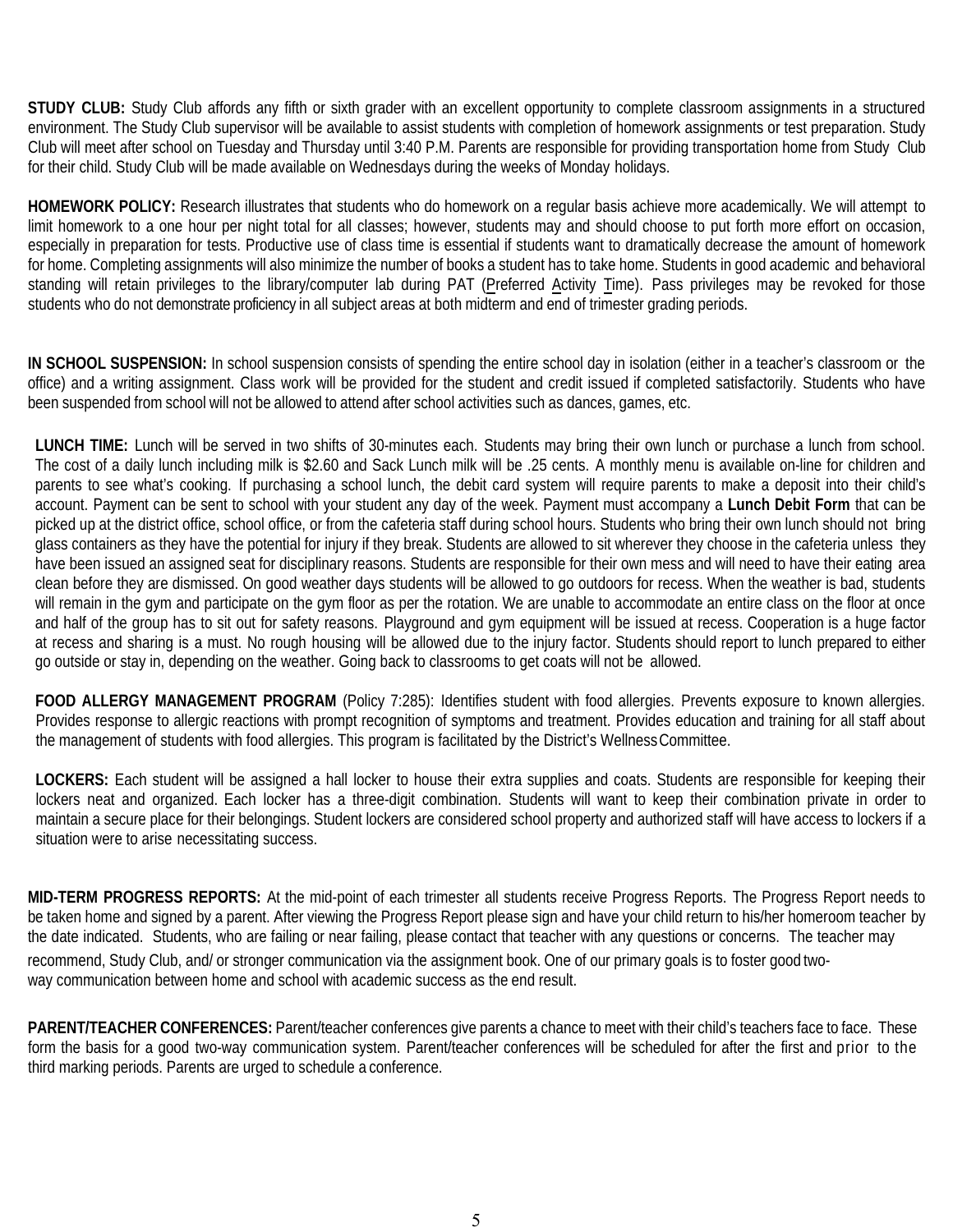**PHYSICAL EDUCATION:** The time frame for physical education increases in the fifth and sixth grades. Students will continue skill development in traditional sport activities, but lifetime leisure activities and cardiovascular fitness will also be emphasized. Students will dress in their regular clothes for physical education, but will need a pair of gym shoes and socks for school purposes only. These shoes will remain at school. All students will participate in 30 minutes of physical education daily.

**P.E. EXCUSES:** A written excuse must be provided for any student who is unable to participate in physical education. All notes excusing students from PE class must be turned in at the beginning of the school day to the Nurses office. A parent/guardian may excuse a student for illness or a condition that does not warrant daily medical attention for one day, three times per trimester*.* Cases such as these required parental discretion as to the seriousness of the illness or injury bearing in mind that full participation in physical education is an important goal. Excuses for minor illnesses such as colds or aches and pains are not accepted. In the event of an extended medical condition, which is defined as 3 consecutive days or longer, a written doctor's note explaining the problem, cause of the problem, and length of excused time must be given to the school nurse. In the event that a doctor's note does not clarify a return date, a written note from the doctor is required to return to PE. A doctor's note is required for any student with stitches, staples, splint, cast or the need for crutches (explaining that the student has been trained to use crutch use). Any student excused from physical education will not be allowed to participate in lunch recess or extra-curricular sports activities.

If the physician deems it necessary that the student should have a modified PE class, the PE teacher and the nurse will meet to discuss appropriate modifications.

**PERSONAL ITEMS AT SCHOOL:** Personal items are not to be brought to school without the special permission of the teacher or principal. Ipads, electronic games, etc., are not permitted due to the potential for distraction, theft, or damage. Cell phones must remain turned off and kept out of sight. Students are not allowed to make or receive phone calls or text messages during the school day. Cell phones will be confiscated and held in the school office if used during the school day. Any items held in the office will be released to (parents/guardians) only.

**POWERSCHOOL:** PowerSchool is the district's student information system. For students in grades 5-8, parents are able to view their child's attendance, grades, and check lunch/fee balances. PowerSchool can be accessed at www.csd17.org. Please note that your PS passwords are known only to you and the schools will not be able to provide you with it if forgotten.

 **TRIMESTER REPORT CARDS:** Students will receive a report card, which reflects the grades they have received after each 12-week marking period. Report cards will be issued to students on the designated days for 1<sup>st</sup>, 2<sup>nd</sup>, and 3<sup>rd</sup> trimester. Parents should be aware of the dates and look for the report cards. Report card envelopes are to be signed by the parent and returned to the homeroom teachers the following day of school. The 3<sup>rd</sup> trimester report cards will be sent home with students on the last day of school. Parents are encouraged to review these report cards with their children and to call the individual teachers with any concerns about the academic progress of their students. Grades for the Arts Rotation classes will be issued on a 12 week schedule.

**RECIPROCAL REPORTING BETWEEN SCHOOL AND POLICE:** State law dictates that the schools maintain an open two-way communication system with the local police. District 17 is required to report the following:

- $\triangleright$  Any gang related activity written or otherwise
- Possession use or distribution of drugs, drug look a likes, Alcohol, Tobacco products, inhalants or stolen property.
- $\triangleright$  Possession or use of a weapon.
- $\triangleright$  Possession or use of electronic communications devices.
- $\triangleright$  Commission of criminal activities of a serious nature.
- $\triangleright$  Other serious incidents of a dangerous nature.

The Channahon Police are valuable resources to the Channahon Schools. Their presence is welcome in and about the buildings. A fine working relationship has developed between the police and schools.

**SPORTS PARTICIPATION:** Participating in an organized sports activity is another outstanding way to explore personal interests. Fifth and sixth grade sports are designed to be developmental and skills based. No fifth or sixth grade student will be cut from a sport with the possible exception of baseball and softball. Fifth grade is the entry level for organized school sports.

#### **Fifth graders may participate in the following sports:**

- Boys and Girls Cross Country Inter Scholastic
- Boys Wrestling Interscholastic
- Boys and Girls Basketball Intramural
- Girls' Volleyball Intramural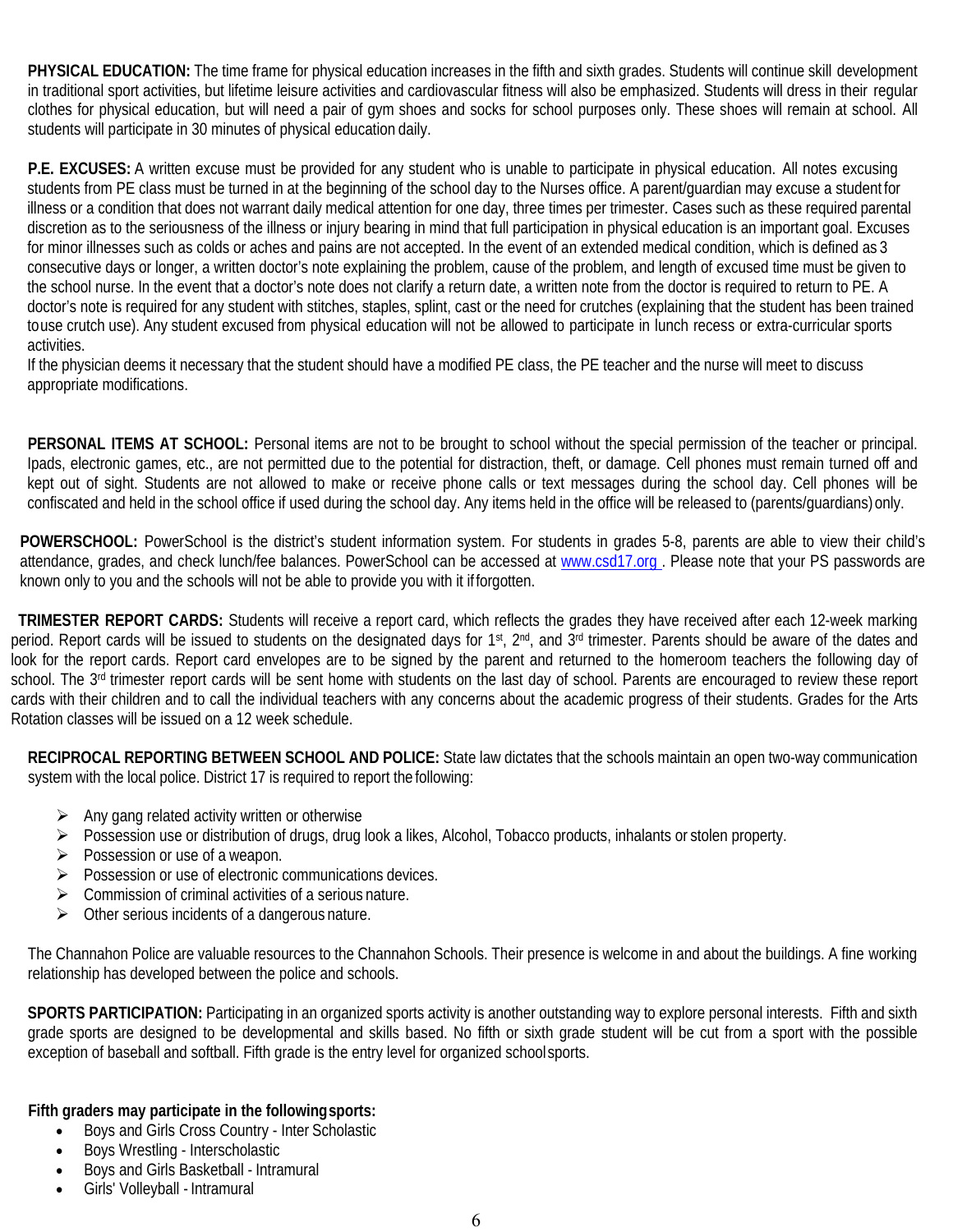**Sixth grade sports will be Interscholastic in nature. Sixth graders may participate in the following sports:**

- Boys Baseball
- Girls Softball
- Boys Wrestling
- Girls and Boys Basketball
- Girls Volleyball
- Boys and Girls Track
- Boys and Girls Cross Country
- Co-ed Soccer

 $\bullet$ Information about sign up for sports will be listed in the Thursday Note "*News You Can Use*" and via the daily announcements. All students must have a current year to date physical in order to participate. There is a nominal fee for joining a sport.

**STUDENT RESPONSIBILITY FOR TEXTBOOKS:** Students are responsible for maintaining their textbooks in the condition in which they were issued. Covering their books for extra protection is strongly encouraged. Students will be responsible for any lost or damaged texts and fines or replacement costs will be assessed.

**TARDY:** Tardiness ‐ Students are to be at school and in their homeroom class by 7:55am. A person who receives three tardies from a single class, during a trimester, including 1<sup>st</sup> period, will be issued an after school detention. All unexcused tardies will be dealt with as truancy. Truancy ‐ Un‐excused absence from individual classesand/or significant portions of any school day will be considered as truancy. Excessive truancy will be referred to the Will County Truancy Officer. Truant behavior may also result in school issued disciplinaryaction.

**TECHNOLOGY/INTERNET USAGE:** District 17 and the staff at Three Rivers School are committed to providing a comprehensive educational program inclusive of technology in the classroom and engaged learning. Community members need to be aware that all measures have been taken to protect our students from objectionable web sites. Engaged learning projects will be structured with specific pre-approved web sites. Students who are found to be surfing the net without teacher supervision will be subject to disciplinary action.

**TRUANCY:** It is the responsibility of the student's parents/guardians to ensure prompt and consistent attendance at school. The Will County Truant Officer and/or School Social Worker (School code 7:70) will be in contact with any family who has a student with chronic absences or tardiness. Chronic or habitual truancy is defined as a child who is subject to compulsory school attendance is absent without valid cause for such attendance for 5% or more of the previous 180 regular school attendance days.

**WALKERS:** A student may walk to and from school if they have a note providing parental permission to do so. Notes are to be submitted to the office. Walkers will be allowed to leave after bus dismissals. Walkers are expected to come directly to school and go directly home from school.

**WEAPONS AT SCHOOL:** A safe and secure school environment is essential if learning, which is the primary purpose of school, is to be maximized. Weapons of any sort will be strictly prohibited on school buses, in school buildings, on school grounds, or at school activities. Any student using, possessing, distributing, purchasing or selling explosives, incendiaries, firearms, knives or any object that can be reasonably considered a weapon may be subject to disciplinary measures including counseling, withholding privileges, notification of juvenile authorities and/or suspension or expulsion.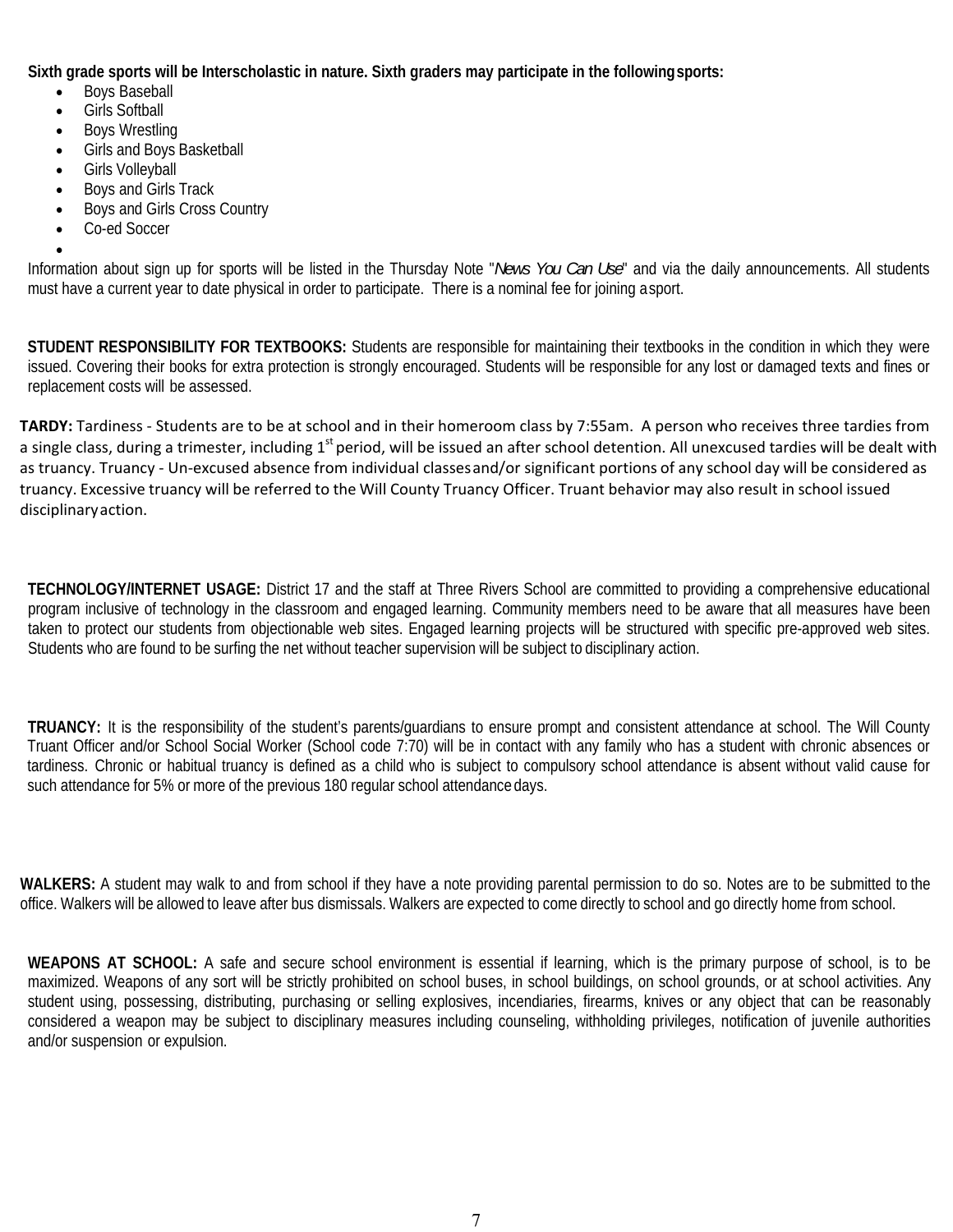#### **FACULTY AND STAFF RESPONSIBILITY**

Mrs. Renee Bogacz Tech Resource Teacher Miss Jenna Butts Building Tech Specialist Mrs. Laura Boudreau Resource Teacher Mrs. Margaret Cimaroli Secretary Mr. Tony Davis Custodian Mrs. Laura Dubois Principal Mrs. Jan Freeberg Café Miss Stephanie Furlong 5<sup>th</sup> Grade<br>
Miss Emmie Geijer 6<sup>th</sup> grade Miss Emmie Geijer Mrs. Nicole Gubbins Stem Education Miss Ella Horton  $5<sup>th</sup>$  Grade Mrs. Katie Kern 6<sup>th</sup> Grade<br>Mrs. Lisa Klover 6<sup>th</sup> Grade Mrs. Lisa Klover Mrs. Jessica Kostal  $5<sup>th</sup>$  Grade Mrs. Tiffany Krippel Office Aide Mrs. Jennifer Kursell  $5<sup>th</sup>$  Grade Mrs. Kendra Langford Social Worker  $M$ iss Rachael May 6<sup>th</sup> Grade Ms. Lori McKay Custodian<br>
Mrs. Leslie Nolte 5<sup>th</sup> Grade Mrs. Leslie Nolte Mrs. Karen Nolan Interventionist Mrs. Lise Offerman Library Aide Mrs. Laurie Reyes Café Mrs. Lisa Rivara Resource Teacher Mrs. Char Roberts Aide Mrs. Emily Sergeant Reading Specialist Mrs. Kristin Steiskal 5<sup>th</sup> Grade Ms. Jennifer Suda 6<sup>th</sup> Grade Mrs. Carrie Thompson Aide Mr. Anthony Urbanski  $6<sup>th</sup>$  Grade Mrs. Julie Wright Nurse/ TRS and CJHS Mrs. Julie Zolecki Café

Mr. Kevin Becker Band – Three Rivers / Junior High Miss. Kylie Ellermann Nurses's Aide TRS and CJHS Mr. Thomas Fracassi  $5<sup>th</sup>/6<sup>th</sup>$  Art Teacher –TRS-AM/ CJHS-PM Ms. Holly Keenon  $5<sup>th</sup>/6<sup>th</sup>$  Music Teacher- AM-TRS/CJHS-PM<br>Mrs. Katie Kern  $6<sup>th</sup>$  Grade Mr. Dan Nyalka Physical Education Teacher Mrs. Paula Wilkinson Physical Education Teacher

\*\* Updated staff information can be found on our web site at www.csd17.org \*\*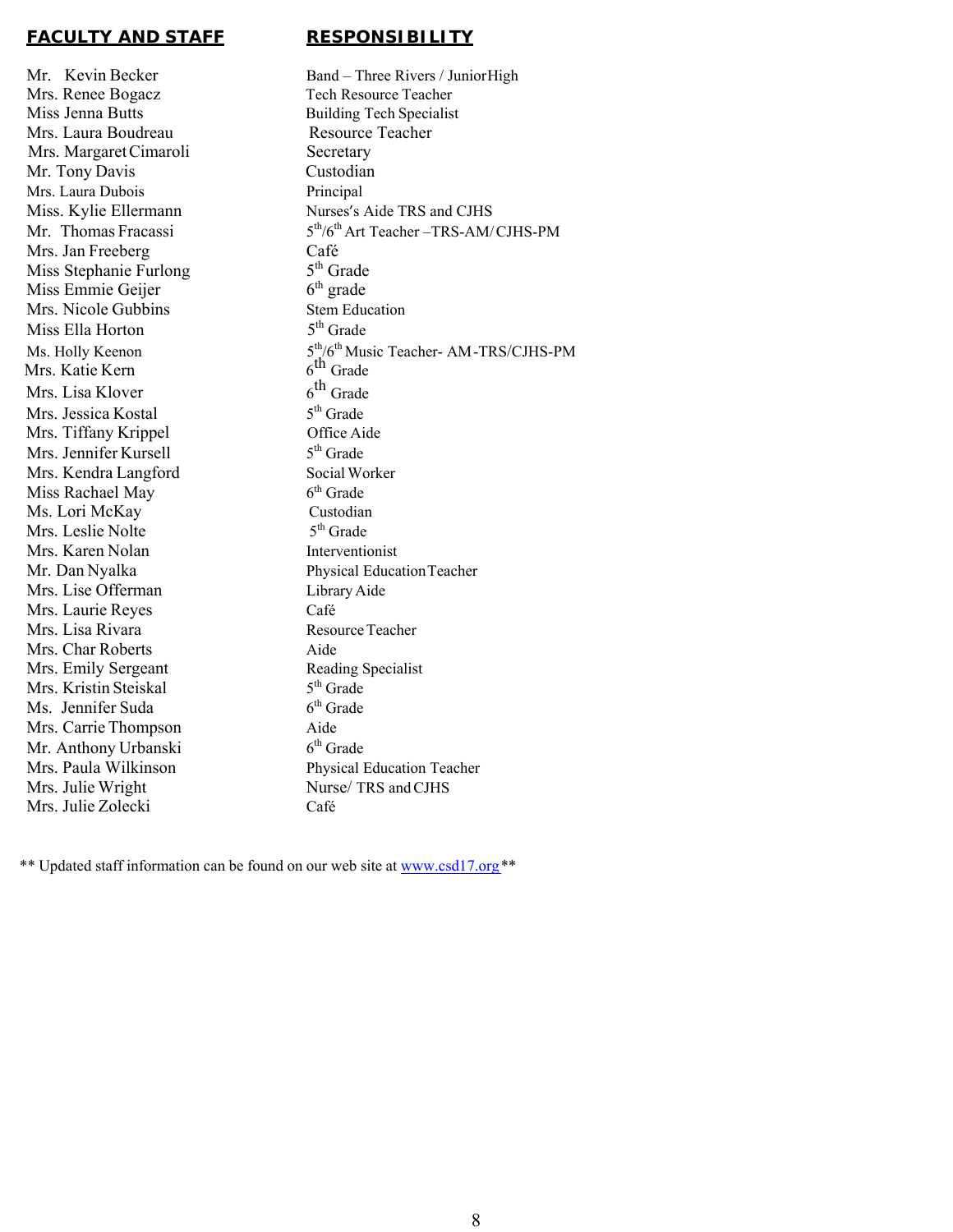